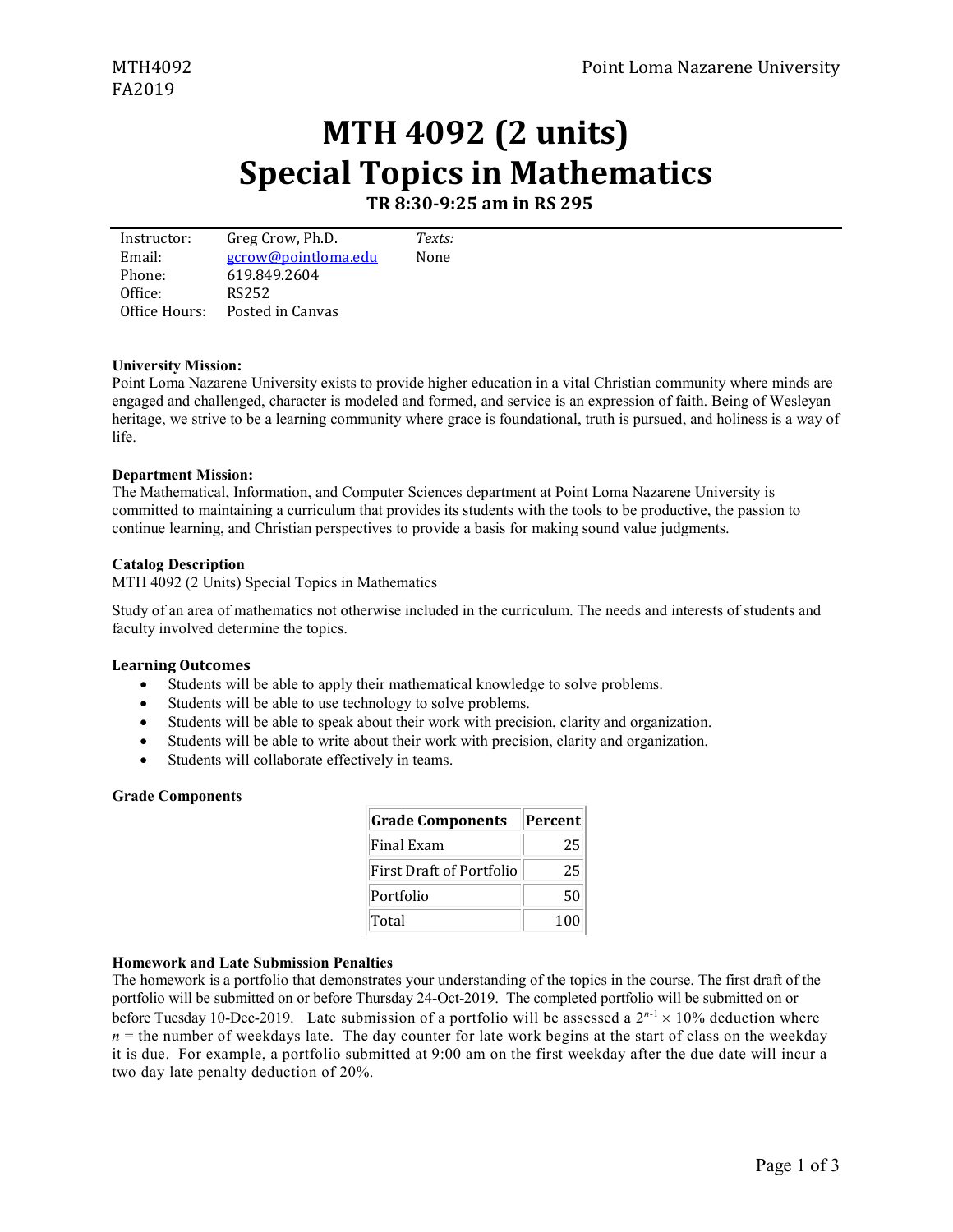# **Grading Scale**

Grades are based on the number of points accumulated throughout the course with the following exception. A student must pass the Final Examination in order to pass the class. That is, a score of 60% must be achieved on the Final Examination, or else the final grade will be an F regardless of all other point totals. Approximate minimal percentages required to obtain a given grade are:

| Grading Scale in percentages | A | B                                                                               |  |
|------------------------------|---|---------------------------------------------------------------------------------|--|
|                              |   | $\vert$ (87.5, 90.0) $\vert$ (77.5, 80.0) $\vert$ (67.5, 70.0)                  |  |
|                              |   | $\mid$ [92.5, 100] $\mid$ [82.5, 87.5] $\mid$ [72.5, 77.5] $\mid$ [62.5, 67.5]  |  |
|                              |   | $\mid$ [90.0, 92.5) $\mid$ [80.0, 82.5) $\mid$ [70.0, 72.5) $\mid$ [60.0, 62.5) |  |

#### **Attendance**

Attendance is expected at each class session. In the event of an absence you are responsible for the material covered in class and the assignments given that day.

Regular and punctual attendance at all classes is considered essential to optimum academic achievement. If the student is absent from more than 10 percent of class meetings, the faculty member can file a written report which may result in de-enrollment. If the absences exceed 20 percent, the student may be de-enrolled without notice until the university drop date or, after that date, receive the appropriate grade for their work and participation. See the Undergraduate Academic Catalog [Class Attendance.](https://catalog.pointloma.edu/content.php?catoid=35&navoid=2136#Class_Attendance)

If you miss 10% of the class, you will receive a warning. If you miss 20% of the class, you will be automatically de-enrolled.

#### **Class Enrollment**

It is the student's responsibility to maintain his/her class schedule. Should the need arise to drop this course (personal emergencies, poor performance, etc.), the student has the responsibility to follow through (provided the drop date meets the stated calendar deadline established by the university), not the instructor. Simply ceasing to attend this course or failing to follow through to arrange for a change of registration (drop/add) may easily result in a grade of F on the official transcript.

#### **Academic Accommodations**

While all students are expected to meet the minimum standards for completion of this course as established by the instructor, students with disabilities may require academic adjustments, modifications or auxiliary aids/services. At Point Loma Nazarene University (PLNU), these students are requested to register with the Disability Resource Center (DRC), located in the Bond Academic Center. [\(DRC@pointloma.edu](mailto:DRC@pointloma.edu) or 619-849-2486). The DRC's policies and procedures for assisting such students in the development of an appropriate academic adjustment plan (AP) allows PLNU to comply with Section 504 of the Rehabilitation Act and the Americans with Disabilities Act. Section 504 (a) prohibits discrimination against students with special needs and guarantees all qualified students equal access to and benefits of PLNU programs and activities. After the student files the required documentation, the DRC, in conjunction with the student, will develop an AP to meet that student's specific learning needs. The DRC will thereafter email the student's AP to all faculty who teach courses in which the student is enrolled each semester. The AP must be implemented in all such courses.

If students do not wish to avail themselves of some or all of the elements of their AP in a particular course, it is the responsibility of those students to notify their professor in that course. PLNU highly recommends that DRC students speak with their professors during the first two weeks of each semester about the applicability of their AP in that particular course and/or if they do not desire to take advantage of some or all of the elements of their AP in that course.

#### **Academic Honesty**

Students should demonstrate academic honesty by doing original work and by giving appropriate credit to the ideas of others. Academic dishonesty is the act of presenting information, ideas, and/or concepts as one's own when in reality they are the results of another person's creativity and effort. A faculty member who believes a situation involving academic dishonesty has been detected may assign a failing grade for that assignment or examination, or,